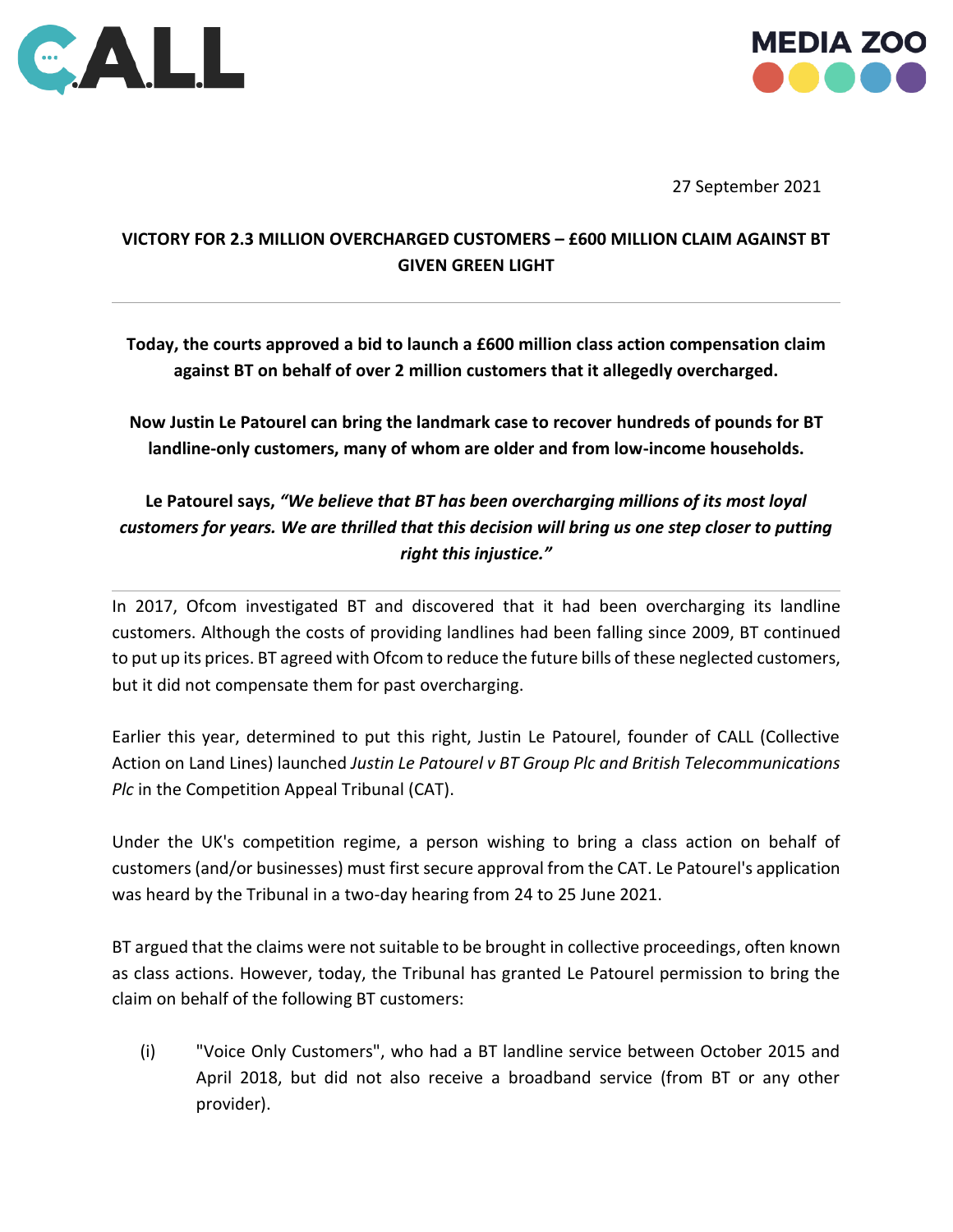



(ii) "Split Purchase Customers", who had a BT landline service alongside a broadband service (from BT or another provider) at any time since October 2015, but who did not 'bundle' these services together into a single, discounted package.

All affected customers will automatically be represented, and therefore do not need to take any steps to join the action. Customers can however choose to opt out if they wish<sup>1</sup>.

In its judgment, [available here,](https://www.catribunal.org.uk/sites/default/files/2021-09/20210927_Case_1381_JLP_BT_Judgment.pdf) the Tribunal states "[Mr Le Patourel's] application for a CPO succeeds [..]. This Judgment is unanimous".

In the next step, the case will proceed to full trial and, if successful, the 2.31 million BT customers who are believed to have been overcharged could receive up to £500 each in compensation – for many customers, this cost equates to significantly more than the cost of their average winter fuel payment.

Le Patourel says *"We think that these customers could be entitled to a substantial repayment of up to £500 each. This decision is a great step in the right direction and we look forward to the full trial, where we will continue fighting for BTs loyal and mistreated customers."*

Justin Le Patourel and the consumer group CALL are being advised by leading law firm, Mishcon de Reya. The partner leading the action is Rob Murray, who said:

"*The claims clearly connected with the Tribunal which dismissed every argument made by BT to try and prevent them proceeding. This is the first case to be certified on all of the terms proposed by the Class Representative. In addition, we are grateful for the Tribunal for already having fixed a hearing on 19 October to decide consequential issues and move the claims forward efficiently*."

**If you are a BT customer you do not need to do anything at this stage to be part of the claim. If you would like to find out more information or register for updates, please contact the Collective Action on Land Lines (CALL) at:**

 $1$  Details regarding how to opt out can be found on the CALL website - www.callclaim.co.uk.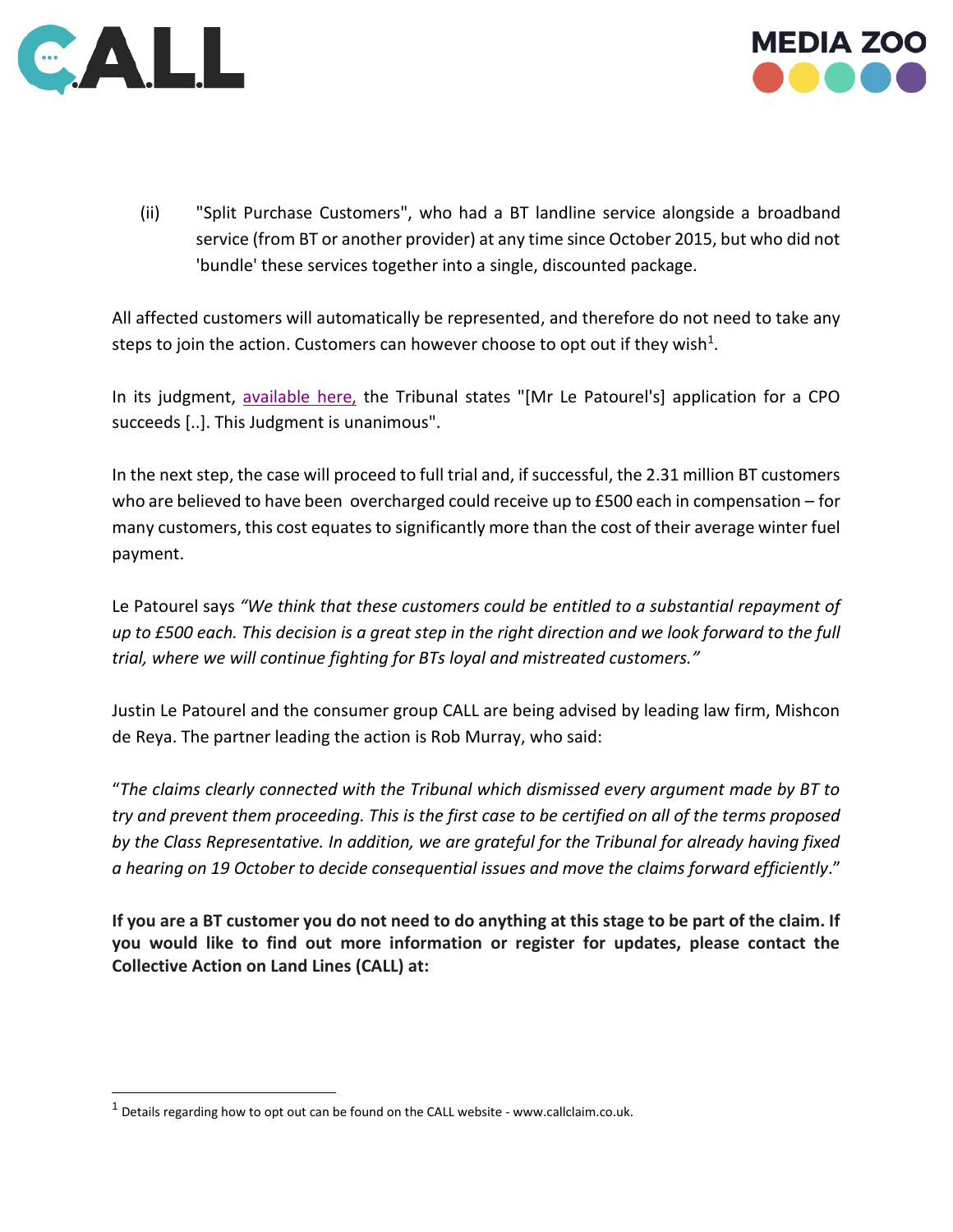



[www.callclaim.co.uk](http://www.callclaim.co.uk/) Call on freephone 0333 212 1617 Email us: [info@callclaim.co.uk](mailto:info@callclaim.co.uk)

**ENDS**

**Media Contacts:**

**Katy Thompson (Media Zoo)**  [Katy.thompson@mediazoo.tv](mailto:Katy.thompson@mediazoo.tv) +44 (0) 20 7384 6980 +44 (0) 7872 927359

**Mark Killick (Media Zoo)** [mark@mediazoo.tv](mailto:mark@mediazoo.tv) 

+44 (0) 20 7384 6980 +44 (0) 7836 634449

### **Note To Editors:**

### **About Call**

Consumer Action on Land Lines (CALL) is a group launched on behalf of BT landline customers to confront the abusive nature of BT's pricing structure from 2015 onwards. Mishcon de Reya, along with expert economists Frontier, have presented to the court a review of how BT abused its market dominance to maximise profits and significantly and persistently increased the prices charged to its loyal standalone fixed voice customers (SFV).

Despite BT's voluntary commitment to reduce the line rental price by £7 per month following OFCOM's review of the SFV services market in 2017, BT did not compensate its customers for overcharging prior to this. CALL's goal is to ensure BT customers are compensated for the overcharges they were subjected to from 2015 onwards.

CALL is seeking compensation for both "Voice Only Customers" and "Split Purchase Customers". Voice Only Customers are customers who had a BT landline service between October 2015 and April 2018, but did not receive a broadband service (from BT or any other provider). Split Purchase Customers are customers who had a BT landline service and also a broadband service (from BT or any other provider), any time between October 2015 and today, but who did not 'bundle' these services together into a single, discounted package.